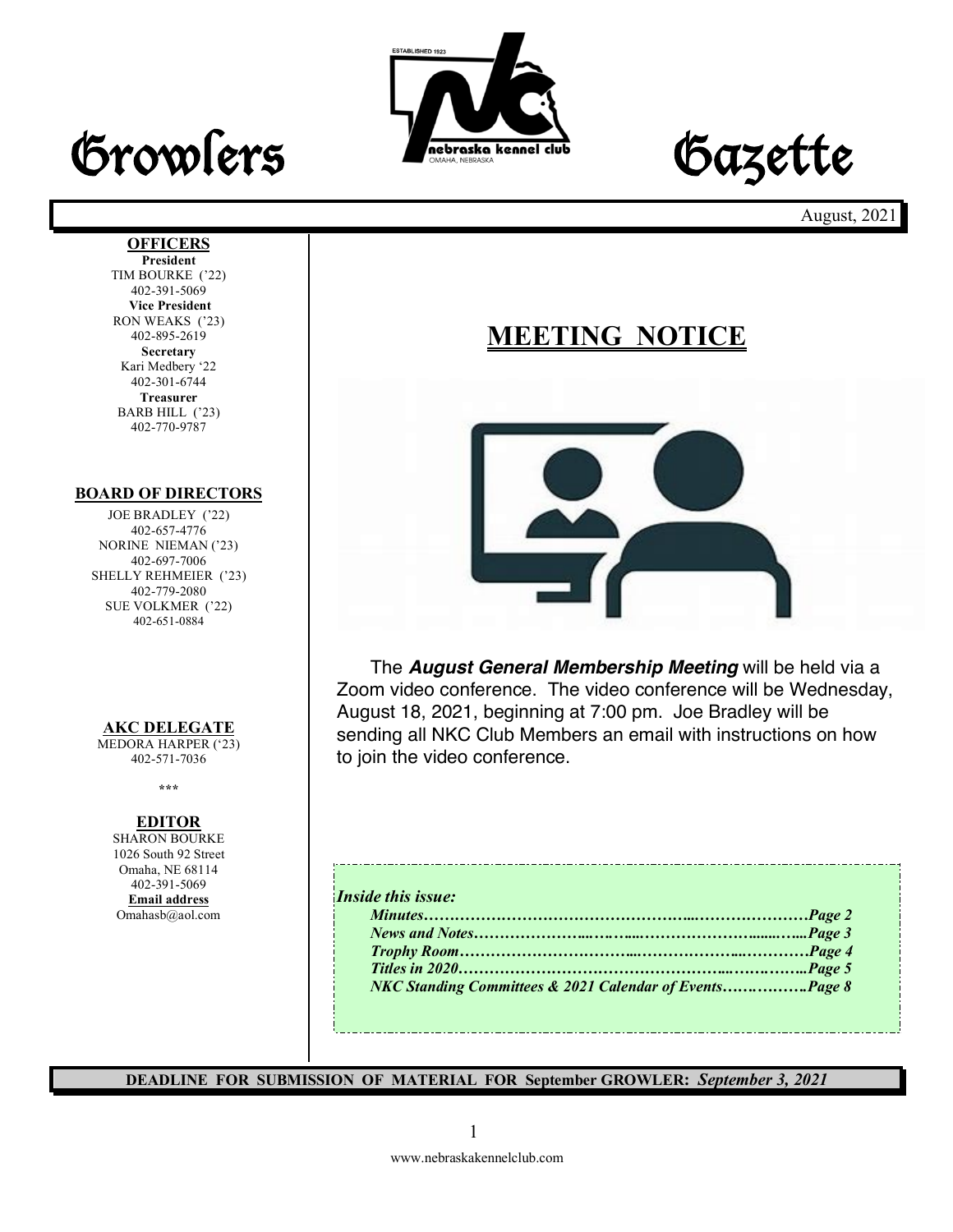#### **SECRETARY'S REPORT**

#### **JULY GENERAL MEETING**

(No meeting was held)

#### **AUGUST BOARD MEETING**

Wednesday, August 4, 2021 7:00 p.m. Zoom Meeting

**Call to Order:** 7:03pm

Attendance: Ron Weaks, Joe Bradley, Tim Bourke, Sue Volkmer, Shelly Rehmeier, Norine Nieman, Barb Hill, Kari Medbery, Nancy Draper for a total of 9 in attendance

**Approve minutes from Board Meeting: 7-7-21 as printed in Growler.** Motion made: Sue Volkmer, 2nd Barb Hill; motion passed.

**Report of the President – Tim Bourke**-nothing to report **Report of the Vice President – Ron Weaks**-nothing to report **Report of the Treasurer-Barb Hill**-nothing to report treasurer's report sent to board via email **Report of the Secretary – Kari Medbery**-nothing to report

#### **Unfinished Business:**

- 1. Virtual Dog Walk-results -37 entries; vote to approve \$1000 donation to Heartland Food Bank to be earmarked for pet food/supplies-motion made by: Barb Hill, 2nd: Joe Bradley; motion passed.
- 2. NKC/AKC Scent Work Trial-results-event went really well, the response was highly positive about the change in location. IWCC commented on how clean we left the facilities and that they would be happy to see us again.
- 3. AKC National Tracking Invitational; October 16-17, 2021, Branched Oak-still moving along, gearing up for the fundraiser taking place on August 21 & 22
- 4. FAST CAT; Oct 22-24, Springfield, NE-save the date posted on FB, Candi and John are working on building the added blinds.
- 5. NKC/AKC Tracking Test; November 14, 2021, Chalco Hill-work in motion-almost have the 2nd judge secured (waiting on the contract to be returned)
- 6. NKC Holiday Party November; TBD- both date and location are subject to change. Hoping to still have an in-person event, but will wait to see how COVID protocols are being set closer to the event. Looking to secure a venue and are working with several date scenarios.
- 7. NKC/AKC Scent Work Trial; Dec 10-12, 2021, Werner Park, Papillion, NE-have added the Friday detectives class.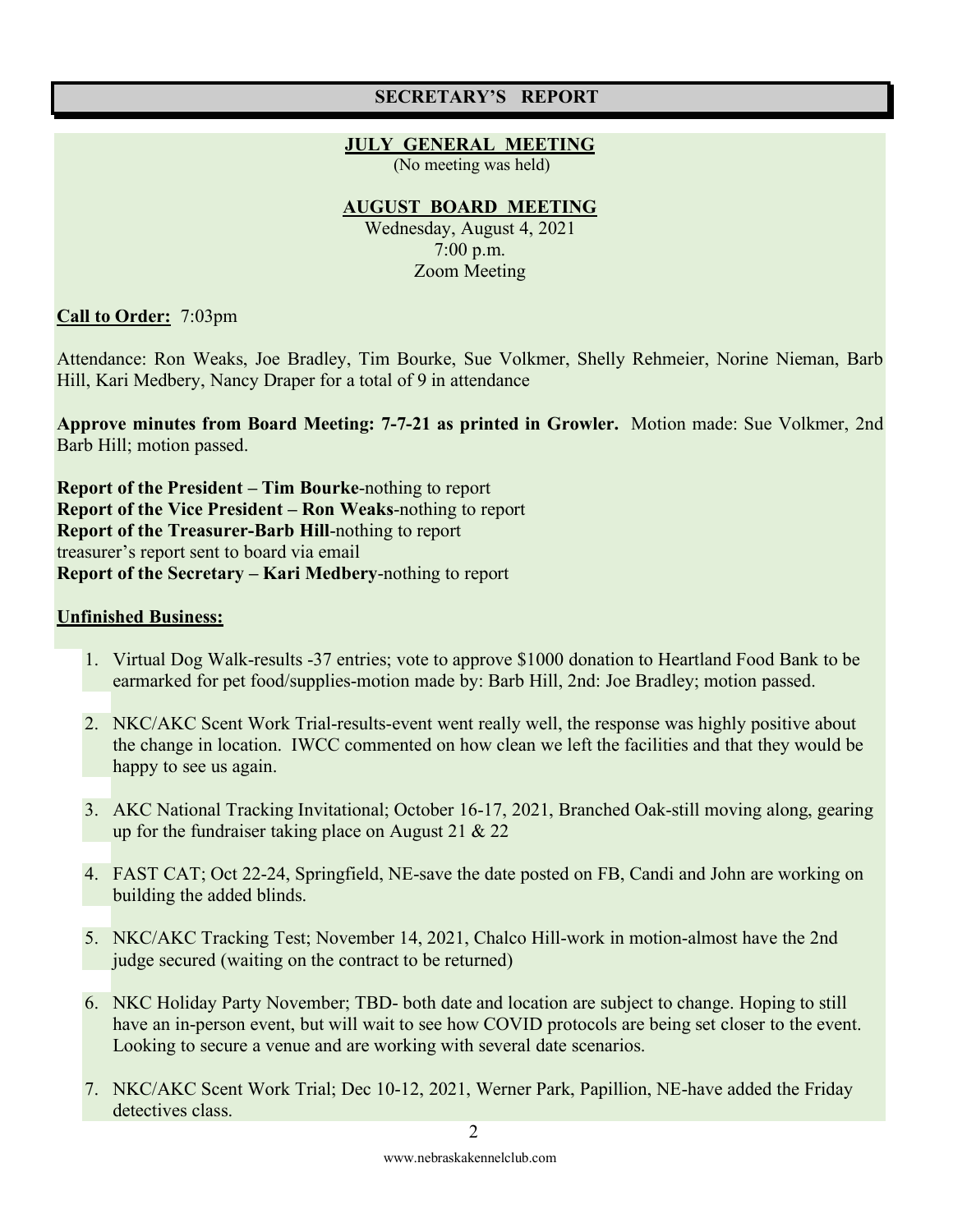- 8. Defibrillator purchase-still working on. Hoping for additional info; training and advice before we make a determination.
- 9. 100th Year NKC Anniversary Event; 2023-nothing new to report
- 10. 2022 NKC/PVC-looking at adding 2 extra rings in the set up. Hoping this will expedite the ring flows and have the 2nd show end earlier both days.

### **New Business:**

- 1. Meetings in person vs. Zoom
- 2. Growler deadline August 6

**Adjourn:** motion made: Sue Volkmer, 2nd: Shelly Rehmeier; motion passed. Meeting end: 8:06pm

Respectfully submitted: Kari Medbery **Secretary** 

## **NEWS & NOTES**

**NKC Conformation Training Classes CANCELLED Until Further Notice**

### **CANCELLATION NOTICES**

Joe Bradley will be updating the NKC website on any cancellations. Also, cancellations will be in the **NKC Growlers Gazette**.

Updates and changes to NKC schedules are on the NKC Facebook page. To receive these please "Like" our page! https://www.facebook.com/NebraskaKennelClub

### **CONTACT THE GROWLER EDITOR**

- If you have something to contribute for the betterment of the dog fancy that you would like published in the **Growler, please contact the Growler Editor.**
- If you have a show win that you would like to brag about, information regarding an upcoming dog event, or poem, etc. to share with others, **please contact the Growler Editor**.
- If you are the Chair of an NKC committee and would like to inform the membership of the committee's activities, **please contact the Growler Editor.**
- If you have a photo of your dog to put in the **Growler**, **please contact the Growler Editor.**
- ◆ If you have something for the **Growler**, please contact the **Growler Editor**: **Sharon Bourke, 402-391-5069, or e-mail:** omahasb@aol.com



*---Submitted by Joe Bradley*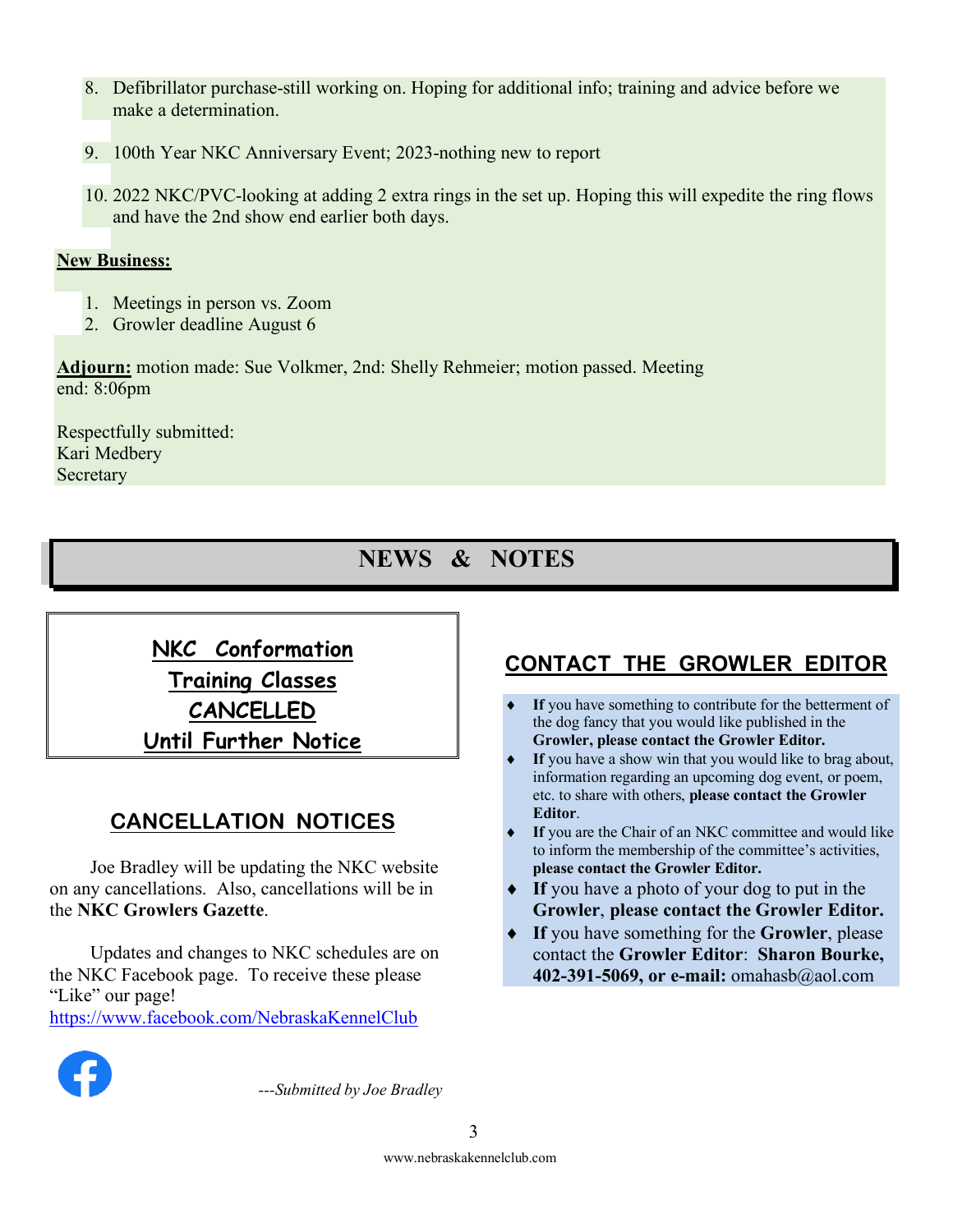### GROWLER ADVERTISING RATES

**NKC members:** *\$10.00 per 1/8th of a page, \$75.00 for a full page* 

**Non-members:** *\$15.00 per 1/8th of a page \$112.50 for a full page*

Copy cannot change between issues of the Growler*. All ads are subject to NKC Board approval. NKC Members: No charge to advertise the sale of used dog equipment*



### **TROPHY ROOM**



June 12th at Hutchinson Kansas Show **DiMar Autumn Charm** got her first point from 6 to 9 Month puppy class **CH DiMar Spice O'Life Night Dream** went BOB under judge Judith Brown

June 13th at Hutchinson Kansas Show **DiMar Black Pearl CD RA HT CGCA CGCU** got a point under judge L Clark

June 20th At Central Plains Herd Club herding trial **DiMar April Shower CGC THDN** earned her Herding Test title

*---Brag from Dianne Krantz*

# *Congratulations!!*

www.nebraskakennelclub.com  $\Delta$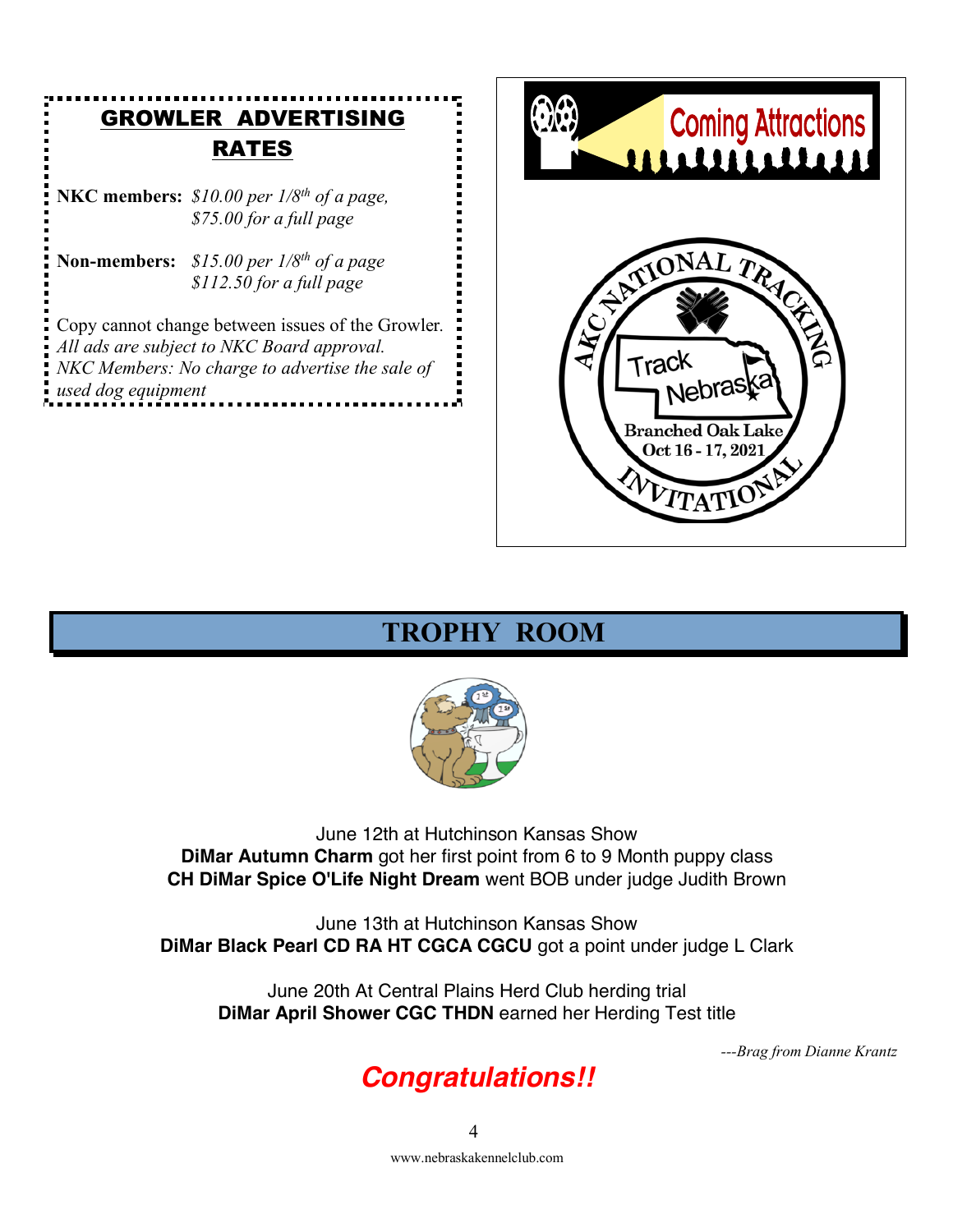# **NKC Members Whose Dogs Earned Titles in 2020**



| Owner                    | <b>Dog</b>                                                                                                                                         | <b>New Title</b>                                                                                                                                                                                                 |
|--------------------------|----------------------------------------------------------------------------------------------------------------------------------------------------|------------------------------------------------------------------------------------------------------------------------------------------------------------------------------------------------------------------|
| Dianne Krantz            | Dimar Tresta Black Pearl CD<br>RA HT CGCA CGCU                                                                                                     | Rally Advanced (RA)                                                                                                                                                                                              |
|                          | Dimar April Shower THDN<br><b>CGC</b>                                                                                                              | Therapy Dog Novice (THDN)                                                                                                                                                                                        |
| Angel Lopez              | Ch. Winsome Pretty Monet                                                                                                                           | <b>AKC</b> Champion<br>Finished exclusively in bred by owner handler<br><b>BRAG:</b>                                                                                                                             |
| Kari & Jeremy<br>Medbery | <b>MRBIS IntCh Galileo's Celestial</b><br>Discovery Of Parnassus BCAT                                                                              | Fast Cat First Level (BCAT)<br><b>BRAGS:</b><br>iABCA: International Champion<br><b>MRBBIS</b><br>Reserve Best in Show x2<br>#8 RR LGRA Racing<br>#4 RR - 2020 Fast Cats<br>#9 - All Time RR Fast Cats           |
|                          | Cynara's Kultivate Wheat Into<br>Whiskey On-The-Rocks SC<br><b>BCAT</b><br>CH Cynara's Harlequin<br>Romance Heartthrob CGC TKN<br><b>BCAT SGRC</b> | Senior Courser (SC)<br>Fast Cat First Level (BCAT)<br><b>BRAGS:</b> LGRA: Superior Gazehound Racing Champion (SGRC)<br>#1 RR - $2020$ LGRA Racing<br>$#3 RR - 2020 Fast Cats$<br>$#8$ RR $-All$ Time RR Fast Cat |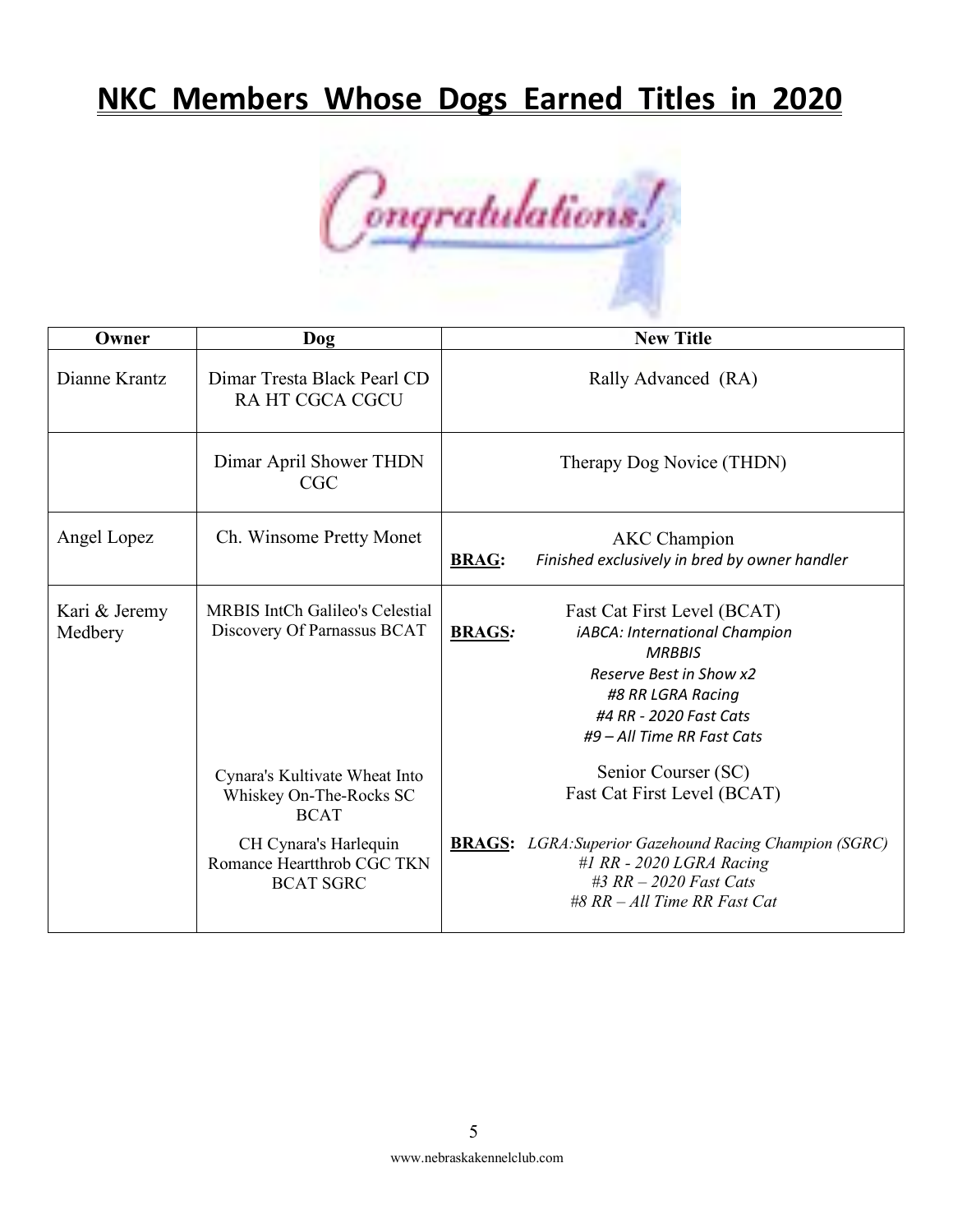| <b>Shelly Rehmeier</b> | AKC CT Rush Lake's Diggin That<br>Dillon RN SWM CGC TK         | Scent Work Exterior Excellent (SEE)<br>Scent Work Interior Excellent (SIE)<br>Scent Work Excellent Title (SWE)<br>Scent Work Container Master (SCM)<br>Scent Work Interior Master (SIM)<br>Scent Work Exterior Master (SEM)<br>Scent Work Buried Master (SBM)<br>Scent Work Master Title (SWM)<br><b>BRAGS:</b> UKC Novice Champion (NNCH) (Grandfathered)<br>UKC Advanced Champion (ACH) (Grandfathered)<br><b>UKC Superior Champion (SCH) (Grandfathered)</b>                                                                                                                    |
|------------------------|----------------------------------------------------------------|------------------------------------------------------------------------------------------------------------------------------------------------------------------------------------------------------------------------------------------------------------------------------------------------------------------------------------------------------------------------------------------------------------------------------------------------------------------------------------------------------------------------------------------------------------------------------------|
| <b>Shelly Rehmeier</b> | AKC Highland Plains Mariah TD<br>SWM SHDN THDN CGC TKN         | <b>BRAGS:</b><br><b>UKC Novice Champion (NNCH)</b><br><b>UKC Master Nose Work Vehicles (MV)</b><br><b>UKC Master Nose Work Title (MN)</b><br><b>UKC Elite Nose Work Containers (EC)</b><br><b>UKC Elite Nose Work Exterior (EE)</b><br><b>UKC Elite Nose Work Interior (EI)</b><br><b>UKC Elite Nose Work Vehicles (EV)</b><br><b>UKC Elite Nose Work Title (EN)</b><br><b>UKC Handler Discrimination Novice (NHD)</b>                                                                                                                                                             |
| Dona Rosales           | Rosadon Recycled PCD CD                                        | <b>AKC</b> Companion Dog CD                                                                                                                                                                                                                                                                                                                                                                                                                                                                                                                                                        |
| <b>Ron Weaks</b>       | Sun Devil's Lightening at Barr<br><b>Run BCAT SCE SWA RATO</b> | Scent Work Container Novice (SCH)<br>Scent Work Buried Novice (SBN)<br>Scent Work Interior Novice (SIN)<br>Scent Work Exterior Novice (SEN)<br>Scent Work Novice (SWN)<br>Scent Work Container Advanced (SCA)<br>Scent Work Buried Advanced (SBA)<br>Scent Work Interior Advanced (SIA)<br>Scent Work Exterior Advanced (SEA)<br>Scent Work Advanced (SWA)<br>Scent Work Container Excellent (SCE)<br><b>Barn Hunt Novice (RATN)</b><br>Barn Hunt Open (RATO)<br><b>Beginning Coursing Ability (BCAT)</b><br>Versatility Award from Border Terrier Club of America<br><b>BRAG:</b> |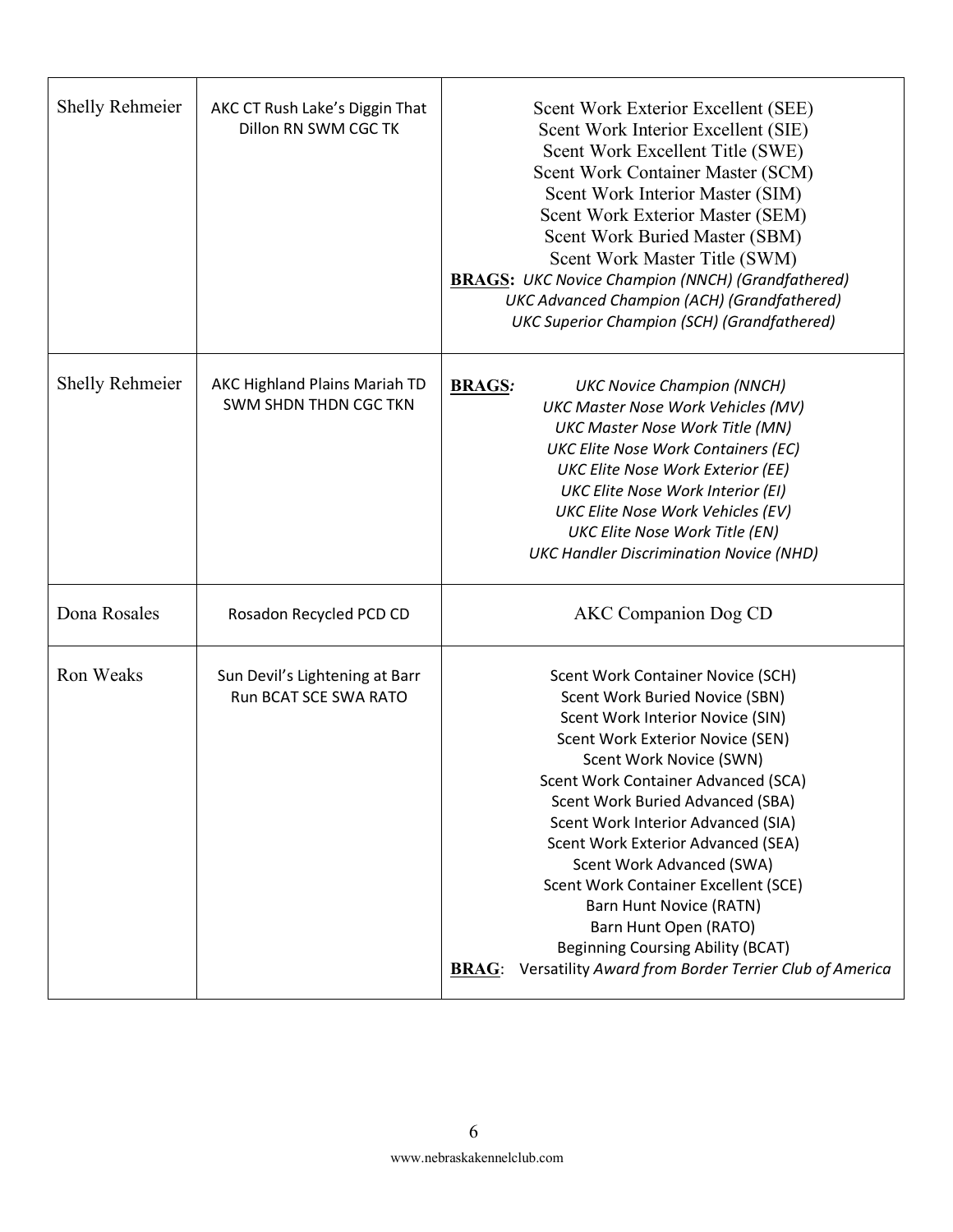|                  | CH CT OTCH MACH HC VCCH        | AKC Trick Dog Intermediate (TR)                                     |
|------------------|--------------------------------|---------------------------------------------------------------------|
| Gerianne Darnell | UCH UOCH UUDX UROG URX2        | Scent Work Container Novice Elite (SCNE)                            |
|                  | SCH NGC EN NHD C-ATCH          | Scent Work Buried Novice Elite (SBNE)                               |
|                  | <b>ARCHMX Skyland Ricochet</b> | Scent Work Interior Novice Elite (SINE)                             |
|                  | UDX10 OGM VST TDX TDU PUDX     | Scent Work Exterior Novice (SENE)                                   |
|                  | VER GN GO RAE2 HXAsd HXBsd     | Scent Work Novice Elite (SWNE)                                      |
|                  | MXS MJB MFB T2B SWM SWNE       | <b>BRAGS:</b> UKC: Super Champion and Novice Grand Champion         |
|                  | CGCA CGCU TKI FDC, EAC OJC     | CPE: Level One Scent Sport title                                    |
|                  | WV-N TN-N NCC, RL1X3 RL2X3     | Rick had the three fastest times at the BDOC March AKC Scent        |
|                  | RL3X3 RLVX RL3-AOE RLV-AOE     | Work trials with times of 4.43, 5.87, and 7.86. He has the two      |
|                  | RL2-AOE RL1-AOE, NW1, SPOT,    | fastest times at the BDOC August AKC Scent Work trials with times   |
|                  | CCSS-L1                        | of 2.37 and 2.56 at the age of almost 16.                           |
|                  |                                | <b>MEMORIAL</b>                                                     |
|                  |                                | I lost Rick on February 16, 2021, at the age of 16 years, four      |
|                  |                                | months. He trained in nosework the morning that he died. Rick's     |
|                  |                                | accomplishments are many, and there are really too many to list.    |
|                  |                                | A short version is he was an AKC Quintuple Champion, my second      |
|                  |                                | Border Collie to reach that pinnacle. He was an Obedience Grand     |
|                  |                                | Master, a UDX10, placed in the Top 50 at the NOC at the age of 11   |
|                  |                                | 1/2, earned his CT at the age of 14, four months, and was routinely |
|                  |                                | one of the fastest dogs at the nosework trial right up until his    |
|                  |                                | death. I will never get over missing him, and I only wish he could  |
|                  |                                | be two years old so we could do it all again.                       |
|                  |                                | I will love you forever Sweet Boy.                                  |
|                  |                                |                                                                     |
|                  | GCH AKC/UKC CH OTCH POC        | Scent Work Buried Master (SBM)                                      |
|                  | MACH2 PACH RACH C-ATCH         | Scent Work Master (SWM)                                             |
|                  | <b>UCDX UROC NWCH TopFlite</b> | Scent Work Container Master Elite (SCME)                            |
|                  | Ricochet UDX2 OM4 PUDX2 VER    | Rally Master 4 (RMA)                                                |
|                  | BN GN GO RM4 RAE2 TD MXB       | <b>BRAGS:</b><br><b>UKC: Superior Work Container Champion (SCH)</b> |
|                  | MXPB MXP3 MJS MJPB MJP3        | <b>UKC: Master Champion (MCH)</b>                                   |
|                  | MXF TQX T2B PAX VCD2 SWM       | <b>UKC: Elite Champion (ECH)</b>                                    |
|                  | SCME CGCA CGCU FDC TKA, Can    | UKC: Overall Nosework Champion (NWCH)                               |
|                  | CD RN, TBAD TG1, SPOT-ON,      | CPE: Scent Work Sports Level One (CCSS-L1))                         |
|                  | CCSS-L1                        | *****                                                               |
|                  |                                |                                                                     |
|                  | MN EC EE EI URO1 Ricochet      | Companion Dog (CD)                                                  |
|                  | Rayna CD PCD BN RN HXAd HIBd   | Preferred Companion Dog (PCD)                                       |
|                  | HSAsd SWE SWNE CGCA CGCU       | Scent Work Exterior Novice Elite (SENE)                             |
|                  |                                | Scent Work Container Excellent (SCE)                                |
|                  | FDC TKN, HTAD I-s, RL1-AOE     | Scent Work Exterior Excellent (SEE)                                 |
|                  | <b>RLI-AOE</b>                 | Scent Work Interior Excellent (SIE)                                 |
|                  |                                | Farm Dog Certified (FDC)                                            |
|                  |                                | Herding Excellent Course A Ducks (HXAd)                             |
|                  |                                | Herding Started Course A Sheep (HSAs)                               |
|                  |                                | Scent Work Buried Excellent (SBE)                                   |
|                  |                                | Scent Work Excellent (SWE)                                          |
|                  |                                | Scent Work Interior Novice Elite (SINE)                             |
|                  |                                | Scent Work Buried Novice Elite (SBNE)                               |
|                  |                                | Scent Work Novice Elite (SWNE)                                      |
|                  |                                | <b>BRAGS:</b><br>UKC: MV, MI, MN, EI, EE                            |
|                  |                                | AHBA: HTAD I-s                                                      |

www.nebraskakennelclub.com